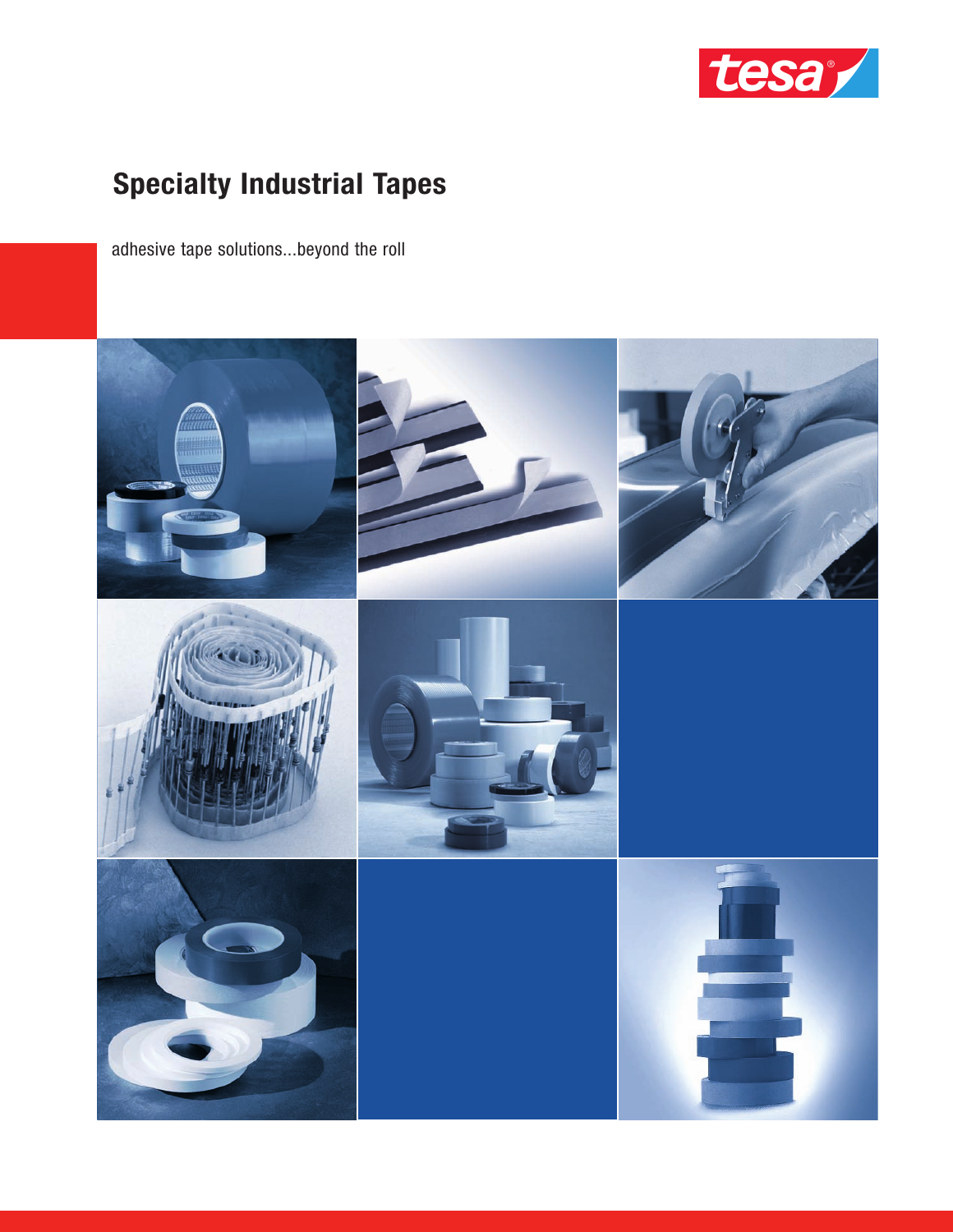

### **Servicing Our Customers Beyond the Roll!**

**With more than a century of product innovations in pressure-sensitive adhesive tapes, tesa has grown in to one of the world's largest suppliers of adhesive tape products.** 

**In North America, tesa is dedicated to serving the United States, Canada, and Mexico with product solutions that are unique to these markets. With regional North American headquarters in Charlotte, North Carolina, over 35 sales offices throughout the continent, and 10 manufacturing/converting facilities around the world, tesa tape, inc. is well positioned to provide effective solutions to its distributor and end-user customers.** 



#### **Quality**

The tesa quality assurance program ensures that tesa products meet rigorous quality standards before they are shipped from our manufacturing facilities, including ISO 9001:2000, ISO/TS 16949:2002, and ISO 14001:2004 requirements.

#### **Service**

tesa customers have service outlets available to them at all times. The tesa support team includes regional Sales Specialists, application engineers, an entire department of friendly and responsive customer care associates, and the self-service tesa website.

#### **Innovation**

A dedicated research and development staff is continuously working to create and test new products for both common and highly specialized applications. To date, tesa holds over 800 new product patents.

#### **Extensive Product Offering**

tesa offers a full range of tape products, including double-sided, masking, packaging, and duct tapes, as well as a myriad of other standard and specialty tapes. This comprehensive product line lends tesa customers a single source for adhesive tapes and systems – a savings of time and money.

#### **Value**

Not only do tesa customers receive products that perform, they also receive the tesa commitment to provide service levels that go well beyond the roll of tape!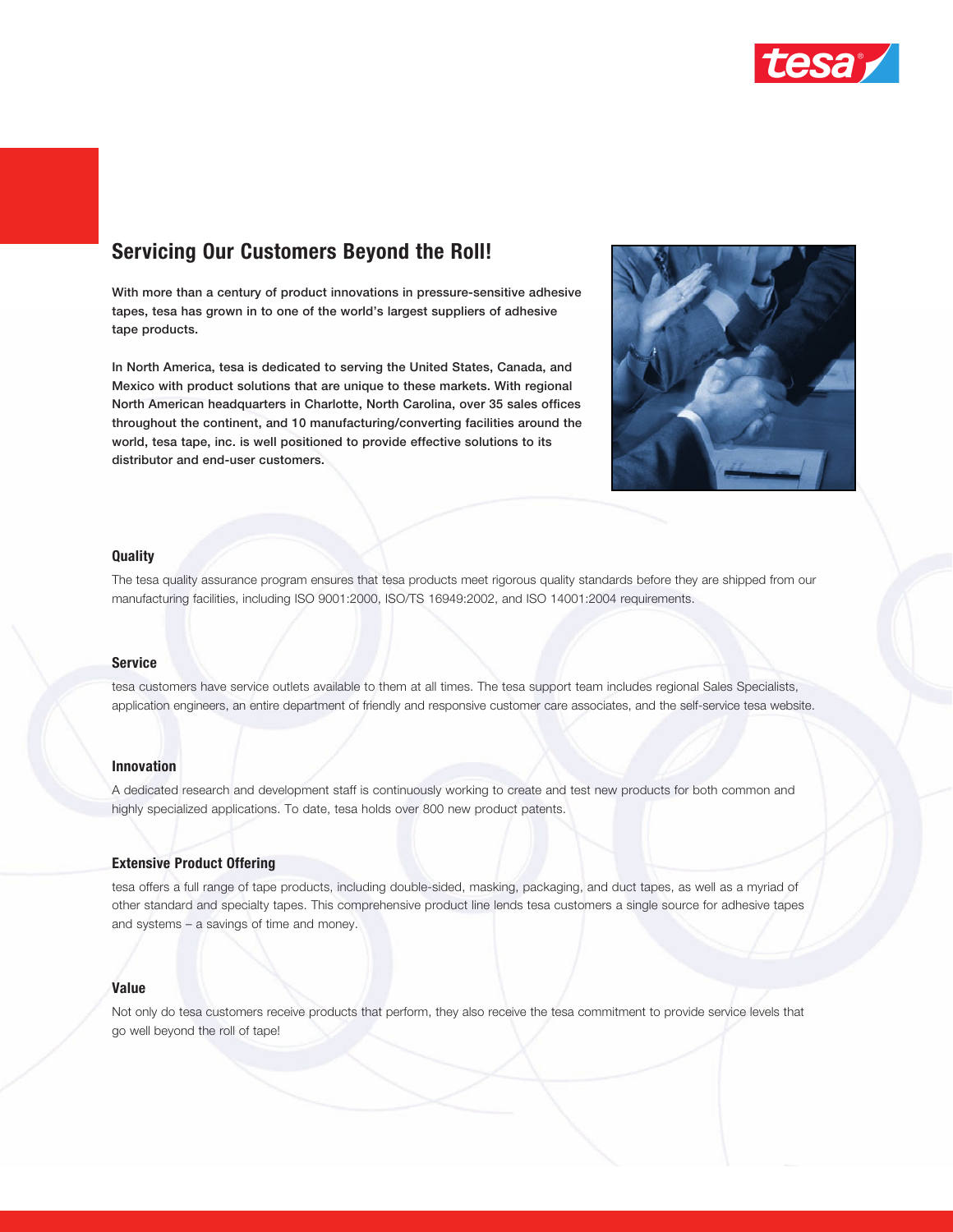### **Adhesive Tape Solutions Beyond the Roll**

**Permanent Mounting**

**For more than a century, tesa has supplied the world with adhesive tape solutions to meet the needs of the day. Today, tesa is one of the largest manufacturers and suppliers of adhesive tapes in the world. We're proud to be the people who bring you today's industrial strength adhesive solutions that are founded in a rich heritage of invention.**

**At tesa, we are committed to pioneering new adhesive technologies that go beyond typical applications for tape. Our advanced research and development centers, located around the world, bring you the best tape solutions derived from more than a century of research. Today, tesa holds over 800 patents for unique adhesive tape formulations, and we continually develop innovative products to meet the changing needs of the marketplace.**

**A staff of tesa engineers, scientists, and hundreds of other tape experts continue to make good on our promise to deliver exceptional quality and customer service that extends beyond the original sale. You're never more than a phone call, email, fax, or click away from getting the support you need.**



| Product          | <b>Description</b>                                                                 | <b>Thickness-mils</b> | Adhesion-oz/in | <b>Adhesive</b>       | Temp. Resist.F/C           |
|------------------|------------------------------------------------------------------------------------|-----------------------|----------------|-----------------------|----------------------------|
| <b>tesa 4928</b> | Double-sided polyester tape with acrylic adhesive, translucent                     | 5                     | 77             | Acrylic               | 392°/200°                  |
| tesa 4934        | Economy double-sided tape with cloth reinforcement, natural                        | 8.7                   | 91             | Rubber                | 160°/70°                   |
| tesa 4952        | Premium double-sided polyethylene foam tape, white                                 | 43                    | 73             | Acrylic               | 170°/80°                   |
| tesa 4959        | Performance double-sided tape with tissue reinforcement, translucent               | 4                     | 56             | Acrylic               | 356°/180°                  |
| tesa 4964        | High-performance coated tape with cloth reinforcement, white                       | 15                    | 40             | Rubber                | 160°/70°                   |
| tesa 4965        | Premium double-sided tape with clear polyester reinforcement, translucent          | 8                     | 90             | Acrylic               | 392°/200°                  |
| tesa 4967        | Double-sided polyester tape with acrylic adhesive, translucent                     | 6.4                   | 86             | Acrylic               | 392°/200°                  |
| tesa 4968        | Premium double-sided tape with PVC <sup>1</sup> reinforcement, white               | 12.5                  | 180            | Acrylic               | 160°/70°                   |
| tesa 4970        | High-performance double-sided tape with PVC film reinforcement, white              | 9                     | 110            | Acrylic               | 160°/70°                   |
| tesa 4972        | Very thin double-sided tape with clear polyester reinforcement, translucent        | 1.8                   | 63             | Acrylic               | 392°/200°                  |
| tesa 4977        | Performance double-sided polyurethane foam tape, white                             | 32                    | 75             | Acrylic               | 160°/70°                   |
| tesa 4980        | Double-sided polyester tape with acrylic adhesive, translucent                     | 3.1                   | 70             | Acrylic               | 392°/200°                  |
| tesa 4982        | Double-sided polyester tape with acrylic adhesive, translucent                     | 4                     | 68             | Acrylic               | 392°/200°                  |
| <b>tesa 4983</b> | Double-sided ultrathin tape, translucent                                           | 1.2                   | 47             | Acrylic               | 392°/200°                  |
| tesa 4987        | Premium reinforcement transfer tape, white                                         | 5                     | 81             | Acrylic               | 392°/200°                  |
| tesa 8401        | Premium heat-activated film tape, brown                                            | 8.4                   | <b>NA</b>      | <b>Phenolic Resin</b> | <b>Heat-Activated Film</b> |
| tesa 51571       | Double-sided tape with tissue reinforcement, translucent                           | 6.3                   | 138            | Rubber                | 160°/70°                   |
| tesa 51575       | Economy double-sided tissue tape, translucent                                      | 3.5                   | 40             | Acrylic               | 400°/204°                  |
| tesa 51903       | Linerless specialty double-sided tape with PVC film reinforcement, transparent     | 3.2                   | $30/22*$       | Acrylic               | 160°/70°                   |
| tesa 51930       | High-performance double-sided polyurethane foam tape, gray                         | 32                    | 100            | Acrylic               | 212°/100°                  |
| tesa 51970       | High-performance double-sided tape with PP <sup>2</sup> reinforcement, translucent | 9                     | 100            | Acrylic               | 212°/100°                  |
| tesa 51977       | Double-sided tape with PP film backing and acrylic adhesive                        | 9.5                   | 105            | Acrylic               | 302°/150°                  |
| tesa 64620       | Economy double-sided tape with PP reinforcement, white                             | $\overline{7}$        | 89             | Rubber                | 160°/70°                   |
| tesa 64621       | Economy double-sided tape with PP reinforcement, transparent                       | 3.5                   | 73             | Rubber                | 160°/70°                   |

\*30 open side / 22 covered side

#### **Splicing**

|                  | יייישטוי                                                                   |                       |                |                 |                           |
|------------------|----------------------------------------------------------------------------|-----------------------|----------------|-----------------|---------------------------|
| Product          | <b>Description</b>                                                         | <b>Thickness-mils</b> | Adhesion-oz/in | <b>Adhesive</b> | Temp. Resist.F/C          |
| tesa 4441        | Premium repulpable single-coated creped paper tape, agua, white            | 4.5                   | <b>NA</b>      | Acrylic         | 392°/200°                 |
| tesa 4900        | Unsupported adhesive transfer tape, clear                                  | 2                     | 30             | Acrylic         | 400°/204°                 |
| tesa 4961        | Performance double-sided tape with paper reinforcement, white              | 9.2                   | 54             | Rubber          | $212^{\circ}/100^{\circ}$ |
| tesa 4962        | High-performance double-sided tape with tissue reinforcement, translucent  | 7                     | 95             | Acrylic         | 392°/200°                 |
| tesa 4973        | High-performance double-sided tape with film reinforcement, transparent    | 1.2                   | 20             | Acrylic         | 392°/200°                 |
| tesa 4985        | Premium thin unsupported adhesive transfer tape, clear                     | 2                     | 50             | Acrylic         | 400°/204°                 |
| <b>NOPI 7002</b> | Reverse-wound ATG transfer tape, translucent                               | 1.6                   | 25             | Acrylic         | 360°/182°                 |
| tesa 50605       | Performance corrugated splicing tape, translucent                          | 3.7                   | 41             | Acrylic         | $425^{\circ}/218^{\circ}$ |
| tesa 50658       | High-performance corrugated splicing tape, translucent                     | 4.6                   | 49             | Acrylic         | 425°/218°                 |
| tesa 51446       | High-performance repulpable single-coated flatback tape, blue              | 4                     | <b>NA</b>      | Acrylic         | 392°/200°                 |
| tesa 51912       | Manual splice repulpable double-sided tape with tissue reinforcement, blue | 3.2                   | <b>NA</b>      | Acrylic         | 428°/220°                 |
| tesa 51913       | Manual splice repulpable double-sided tape with tissue reinforcement, blue | 2.4                   | <b>NA</b>      | Acrylic         | $428^{\circ}/220^{\circ}$ |
| tesa 51914       | Flying splice repulpable double-sided tape with tissue reinf., blue, white | 3.2                   | <b>NA</b>      | Acrylic         | 428°/220°                 |
| tesa 51915       | Flying splice repulpable double-sided transfer tape, blue                  | 2                     | <b>NA</b>      | Acrylic         | 392°/200°                 |
| tesa 51917       | Flying splice repulpable double-sided tape with tissue reinforcement, blue | 4.3                   | <b>NA</b>      | Acrylic         | 392°/200°                 |

*Fa s t e n i n g*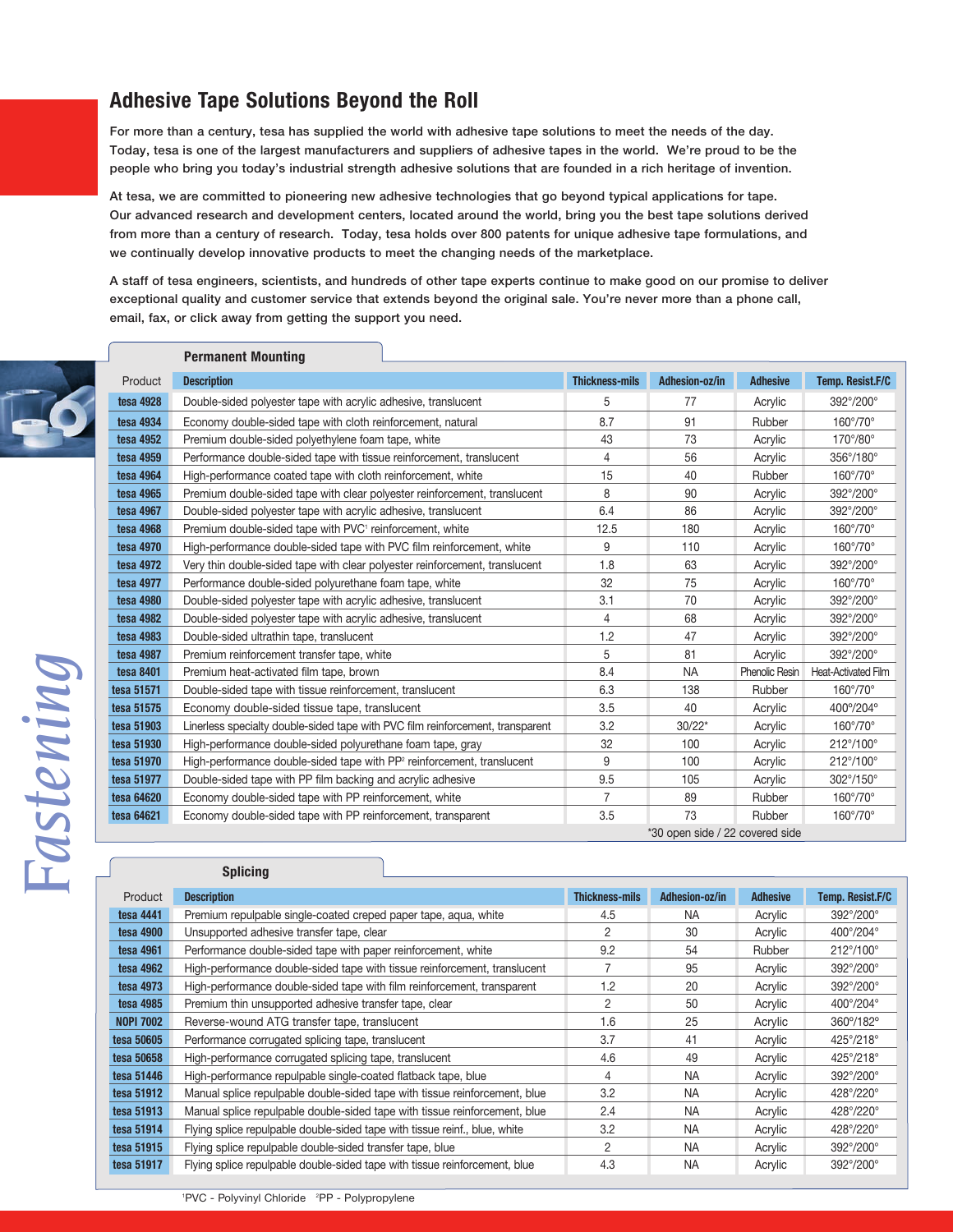

#### **Carton Sealing**

| Product          | <b>Description</b>                                                                            | <b>Thickness-mils</b> | Adhesion-oz/in | Tensile-Ibs/in | <b>Elongation %</b> |
|------------------|-----------------------------------------------------------------------------------------------|-----------------------|----------------|----------------|---------------------|
| <b>NOPI 4085</b> | PVC tape, standard grade, tan, clear, printable                                               | 2.1                   | 32             | 29             | 60%                 |
| tesa 4104        | Performance PVC tape, clear, red, other colors, printable                                     | 2.3                   | 43             | 29             | 60%                 |
| tesa 4120        | Performance PVC tape with quiet release, clear, tan, white, printable                         | 2.1                   | 32             | 29             | 60%                 |
| tesa 4124        | High-performance PVC tape, clear, tan, white, printable                                       | 2.4                   | 32             | 35             | 75%                 |
| tesa 4204        | Premium PVC bag sealing tape, green, red, white, other colors                                 | 2.2                   | 18             | 25             | 75%                 |
| tesa 4263        | Standard grade biaxially-oriented polypropylene tape, hot-melt rubber adhesive, clear, tan    | 1.9                   | 38             | 25             | 90%                 |
| tesa 4264        | General-purpose biaxially-oriented polypropylene tape, hot-melt rubber adhesive, clear, tan   | 1.6                   | 30             | 22             | 90%                 |
| tesa 4269        | Premium biaxially-oriented polypropylene tape, hot-melt rubber adhesive, clear, tan           | 3                     | 54             | 35             | 120-150%            |
| tesa 4285        | Performance grade biaxially-oriented polypropylene tape, hot-melt rubber adhesive, clear, tan | 2.2                   | 45             | 35             | 90-100%             |
| tesa 4286        | High-performance biaxially-oriented polypropylene tape, hot-melt rubber adhesive, clear, tan  | 2.5                   | 45             | 37             | 90-100%             |
| tesa 4312        | Performance kraft flatback tape, synthetic rubber adhesive, dark brown                        | 6.3                   | 75             | 35             | 3%                  |
| tesa 4313        | Performance kraft paper tape, synthetic rubber adhesive, tan, white                           | 4.3                   | 68             | 27             | 8%                  |
| tesa 53302       | Premium kraft flatback tape, natural rubber adhesive, tan                                     | 7                     | 48             | 40             | 7%                  |
| tesa 53313       | Performance kraft flatback tape, natural rubber adhesive, tan                                 | 6.8                   | 63             | 40             | 6%                  |
| tesa 6259        | Carton sealing tape dispenser                                                                 | N/A                   | N/A            | N/A            | N/A                 |

### **Tensilized Polypropylene (TPP)**

|   | ١ |
|---|---|
|   | ł |
| ۰ | ١ |
|   |   |
|   |   |
|   |   |
|   |   |

| Product          | <b>Description</b>                                                                     | <b>Thickness-mils</b> | Adhesion-oz/in | Tensile-Ibs/in | <b>Elongation %</b> |
|------------------|----------------------------------------------------------------------------------------|-----------------------|----------------|----------------|---------------------|
| <b>NOPI 4090</b> | Tensilized polypropylene tape, regular duty, black, white                              | 2.7                   | 47             | 95             | 35%                 |
| <b>NOPI 4091</b> | Tensilized polypropylene tape, regular duty, clear, orange                             | 2.7                   | 47             | 95             | 35%                 |
| <b>NOPI 4092</b> | Tensilized polypropylene tape, heavy duty, black                                       | 4                     | 47             | 140            | 35%                 |
| tesa 4224        | General-purpose tensilized polypropylene tape, black, white                            | 2.8                   | 49             | 97             | 35%                 |
| tesa 4287        | General-purpose tensilized polypropylene tape, clear, orange                           | 2.8                   | 49             | 97             | 35%                 |
| tesa 4288        | Performance tensilized polypropylene tape, black                                       | 4.1                   | 49             | 143            | 35%                 |
| tesa 4289        | Premium tensilized polypropylene tape, yellow                                          | 5.8                   | 53             | 200            | 35%                 |
| tesa 4297        | High-performance tensilized polypropylene tape, ivory                                  | 4.5                   | 70             | 155            | 35%                 |
| tesa 4298        | High-performance non-staining tensilized polypropylene tape, blue, clear, ivory, white | 4.6                   | 61             | 163            | 35%                 |
| tesa 4299        | Premium non-staining tensilized polypropylene tape, yellow                             | 5.8                   | 61             | 200            | 35%                 |
| tesa 51128       | Low-tack tensilized polypropylene tape, translucent                                    | 2.5                   | 11             | 59             | 5%                  |
| tesa 53000 PV1   | High-strength tensilized polypropylene tape for low surface energy, blue               | 4.5                   | 78             | 165            | 35%                 |
| tesa 53200       | High-strength tensilized polypropylene tape for low surface energy, light green        | 4                     | 71             | 155            | 35%                 |
| tesa 53300       | High-strength tensilized polypropylene tape for low surface energy, blue               | 4.5                   | 78             | 165            | 35%                 |
| tesa 6291        | Ring Knife (for easy cutting of tensilized polypropylene tapes)                        | N/A                   | N/A            | N/A            | N/A                 |

|               | <b>Tear Tape</b>                  |                       |                |                |                     |
|---------------|-----------------------------------|-----------------------|----------------|----------------|---------------------|
| Product       | <b>Description</b>                | <b>Thickness-mils</b> | Adhesion-oz/in | Tensile-lbs/in | <b>Elongation %</b> |
| tesa 4236     | Performance tear tape, red, white | 3.5                   | 39             | 90             | 35%                 |
| tesa 4236 PV3 | Performance tear tape, white      | 3.5                   | 63             | 97             | 35%                 |
| tesa 53497    | Premium tear tape, white          | 5.9                   | 50             | 200            | 35%                 |

### **Filament**

| Product    | <b>Description</b>                                                    | <b>Thickness-mils</b> | Adhesion-oz/in | Tensile-Ibs/in | <b>Elongation %</b> |
|------------|-----------------------------------------------------------------------|-----------------------|----------------|----------------|---------------------|
| tesa 4579  | High-performance bi-directional filament tape, transparent            | 5.8                   | 73             | 131            | 10%                 |
| tesa 53311 | High-performance fiberglass reinforced filament tape, transparent     | 7.3                   | 40             | 314            | 4%                  |
| tesa 53314 | Premium non-staining fiberglass reinforced filament tape, transparent | 9.5                   | 51             | 370            | 4%                  |
| tesa 53317 | General-purpose fiberglass reinforced filament tape, transparent      |                       | 50             | 110            | 3%                  |
| tesa 53318 | Performance fiberglass reinforced filament tape, transparent          | 4.2                   | 50             | 130            | 3%                  |
| tesa 53319 | Performance fiberglass reinforced filament tape, transparent          | 4.4                   | 70             | 160            | 4%                  |
| tesa 53327 | General-purpose fiberglass reinforced filament tape, transparent      | 3.8                   | 60             | 85             | 9%                  |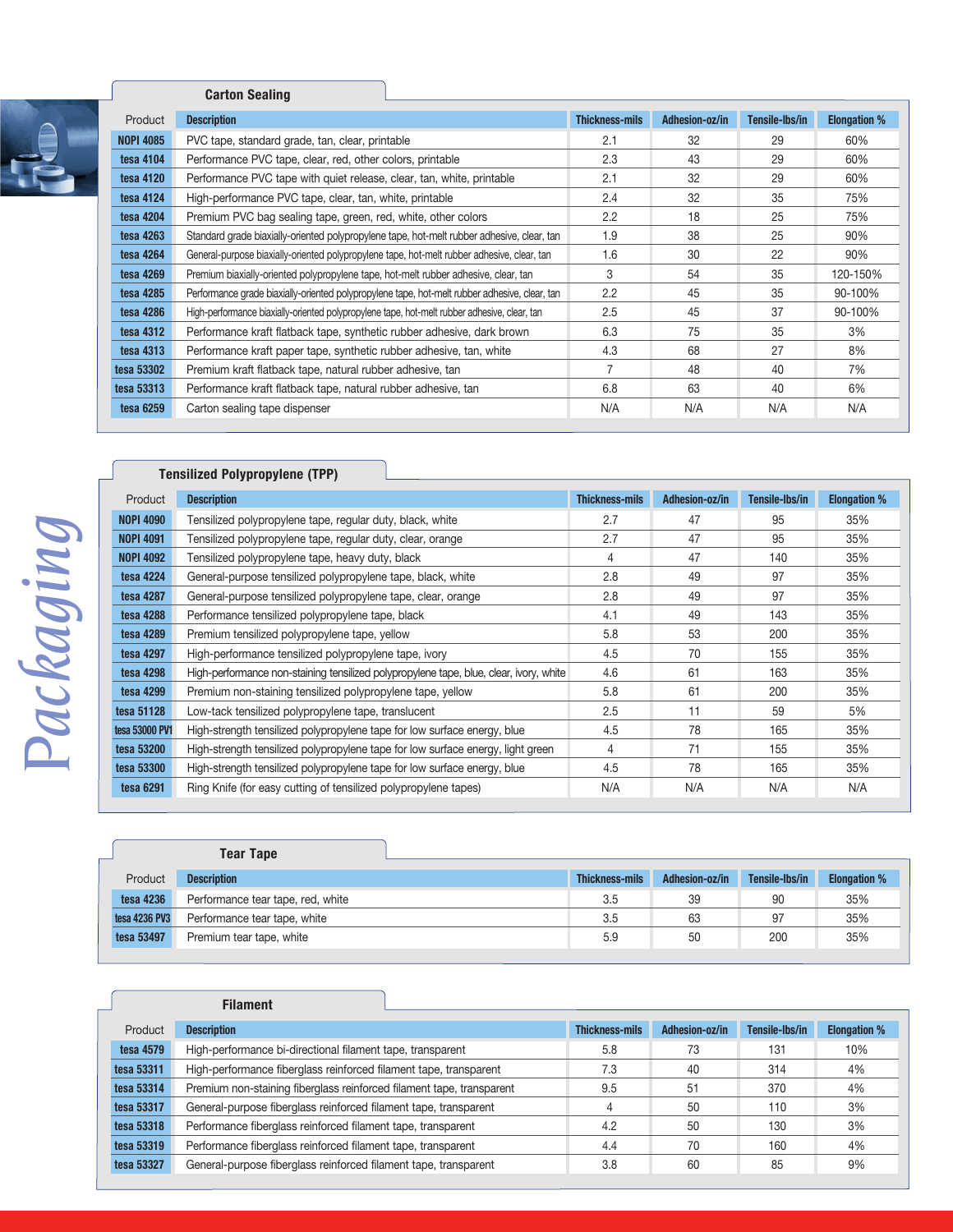

| Product                  | <b>Paper</b>                                                                           | Temp. Resist. F/C        | <b>Thickness-mils</b> | Adhesion-oz/in | Tensile-Ibs/in | <b>Elongation</b> % |
|--------------------------|----------------------------------------------------------------------------------------|--------------------------|-----------------------|----------------|----------------|---------------------|
| tesa 4304                | Premium high-temperature masking tape, brown                                           | 285°/140°                | 7.1                   | 44             | 24             | 12%                 |
| tesa 4305                | Premium masking tape, cream                                                            | 250°/120°                | 6.7                   | 36             | 29.6           | 14%                 |
| tesa 4308                | Premium masking tape, cream                                                            | 230°/110°                | 6.7                   | 36             | 29             | 11%                 |
| tesa 4309                | Premium masking tape, brown                                                            | 250°/120°                | 6.7                   | 31             | 27             | 14%                 |
| tesa 4318 PV2            | High-performance masking tape, cream                                                   | 320°/160°                | 6.7                   | 36             | 42             | 12%                 |
| tesa 4407                | UV resistant masking tape, red                                                         | outdoor temp.            | 5.9                   | 31             | 26             | 15%                 |
| tesa 53606               | Medium-temperature automotive masking tape, cream                                      | 212°/100°                | 5.5                   | 31             | 23             | 10%                 |
| tesa 53134               | Low-temperature universal masking tape, cream                                          | 176°/80°                 | 5.9                   | 30             | 21             | 12%                 |
| Product                  | <b>Fine-Line</b>                                                                       | Temp. Resist. F/C        | <b>Thickness-mils</b> | Adhesion-oz/in | Tensile-Ibs/in | <b>Elongation %</b> |
| tesa 4174                | Highly flexible fine line tape, green                                                  | 300°/150°                | 4.3                   | 31             | 14             | 200%                |
| tesa 4214                | High quality fine line tape, light blue                                                | 300°/150°                | 4.3                   | 61             | 9              | 180%                |
| tesa 4244 PV2            | High-temperature fine line tape, gold                                                  | 285°/140°                | 5.4                   | 49             | 21             | 252%                |
| tesa 7133                | High-strength straight line tape, blue                                                 | 250°/120°                | 3.2                   | 18             | 76             | 30%                 |
| tesa 7386                | Flexible fine line tape, yellow                                                        | 285°/140°                | 4.3                   | 41             | 15             | 237%                |
|                          |                                                                                        |                          |                       |                |                |                     |
| Product                  | <b>General-Purpose &amp; Painter's Grade</b>                                           | Temp. Resist. F/C        | <b>Thickness-mils</b> | Adhesion-oz/in | Tensile-Ibs/in | <b>Elongation %</b> |
| tesa 4315                | Painter's masking tape, cream                                                          | 200°/93°                 | 6                     | 35             | 20             | 8%                  |
| tesa 4421                |                                                                                        |                          |                       |                |                |                     |
|                          | Medium-performance high shear masking tape, cream                                      | 203°/95°                 | 5.8                   | 33.6           | 20             | 10%                 |
| tesa 50124               | General-purpose high shear masking tape, cream                                         | 203°/95°                 | 5.6                   | 26.5           | 20             | 10%                 |
| tesa 53123               | General-purpose masking tape, cream                                                    | 140°/60°                 | 5                     | 33             | 16             | 7%                  |
|                          |                                                                                        |                          |                       |                |                |                     |
| Product                  | <b>Surface Protection</b>                                                              | Temp. Resist. F/C        | <b>Thickness-mils</b> | Adhesion-oz/in | Tensile-Ibs/in | <b>Elongation %</b> |
| <b>tesa 4378</b>         | tesa® EasyCover® Auto premium tape, film, and paper combo                              | 250°/120°                | $6.7*$                | $31*$          | $27*$          | $14\%$ *            |
| tesa 4379                | High-temperature polypropylene overmask film                                           | 310°/155°                | $\overline{c}$        | <b>NA</b>      | 8.5            | 700%                |
| tesa 4848                | Surface protection film, red                                                           | 140°/60°                 | $\overline{c}$        | 17             | 21             | <b>NA</b>           |
| tesa 4849                | Surface protection film, blue                                                          | 150°/65°                 | $\overline{c}$        | 12.5           | 6              | <b>NA</b>           |
| tesa 50530               | Premium protection for freshly painted car surfaces, white                             | 9 months FL              | 3.1                   | 9              | 9.12           | 450%                |
| tesa 50550<br>tesa 51136 | Premium protection for automobile glass, transparent<br>Surface protection film, green | 6 months FL<br>212°/100° | 2.6<br>4.1            | .912<br>22     | 11.4<br>10     | 500%<br>$>300\%$    |

**Auxiliary**

**Masking**

\*tape specifications

| Product          | <b>Duct/Cloth</b>                                                                            | <b>Thickness-mils</b> | Adhesion-oz/in | Tensile-Ibs/in | <b>Elongation %</b>              |
|------------------|----------------------------------------------------------------------------------------------|-----------------------|----------------|----------------|----------------------------------|
| tesa 4651        | Performance acrylic-coated cloth tape, silver, black, white, brown, red, blue, yellow, green | 11.8                  | 30             | 59             | 13%                              |
| tesa 4657        | Premium high-temperature cloth tape, up to 320°F (160°C), silver, black                      | 11.4                  | 37             | 62             | 7%                               |
| tesa 53793       | Premium polycoated cloth tape, black, olive drab, silver                                     | 12                    | 45             | 28             | 16%                              |
| tesa 53949       | Economatte polycoated cloth tape, black                                                      | 11                    | 22             | 48             | 10%                              |
| tesa 53950       | Utility polycoated cloth tape, black, silver                                                 | $\overline{7}$        | 32             | 22             | 18%                              |
| tesa 53952 PV1   | Economy polycoated cloth tape, black, silver                                                 | 8                     | 35             | 20             | 18%                              |
| tesa 53956 PV1   | Industrial polycoated cloth tape, black, silver, white, red, green, yellow, blue             | 9                     | 40             | 22             | 18%                              |
| tesa 53957 PV1   | Contractor polycoated cloth tape, black, silver                                              | 10                    | 50             | 25             | 18%                              |
| tesa 53958       | Professional polycoated cloth tape, black, silver                                            | 12                    | 65             | 24             | 18%                              |
|                  |                                                                                              |                       |                |                |                                  |
| Product          | <b>Cellophane</b>                                                                            | <b>Thickness-mils</b> | Adhesion-oz/in | Tensile-Ibs/in | <b>Elongation %</b>              |
| tesa 4101        | Transparent cellophane tape, hand-tearable, low stretch, anti-static, clear                  | 2.2                   | 74             | 32.4           | 25%                              |
|                  |                                                                                              |                       |                |                |                                  |
| Product          | Belting/Bandoliering, Polyimide, Vinyl, Foil, Other                                          | <b>Thickness-mils</b> | Adhesion-oz/in | Tensile-Ibs/in | <b>Elongation %</b>              |
| tesa 53131 PV4   | Axial bandoliering tape, creped paper, blue, cream                                           | 6.7                   | 36             | 29             | 11%                              |
| tesa 51408       | Polyimide film tape, amber                                                                   | 2.5                   | 20             | 30             | 60%                              |
| tesa 4208        | Vinyl insulating tape, black (UL, CSA)                                                       | 6.7                   | 22             | 17             | 180%                             |
| tesa 60760       | High-performance soft PVC aisle marking tape, various colors                                 | 6                     | 26             | 15             | 160%                             |
| tesa 53900       | Aluminum foil tape with liner, silver                                                        | 4                     | 90             | 17             | 3%                               |
|                  |                                                                                              |                       |                |                | <b>Resistance Short-Term F/C</b> |
| tesa 4563        | Anti-slip smooth cotton cloth, siliconized treated tape, gray                                | 16                    | 27             |                | $302^{\circ}/150^{\circ}$        |
| tesa 4863        | Anti-slip dimpled cotton cloth siliconized treated tape, gray                                | 25                    | 27             | 302°/150°      |                                  |
| *values for tane |                                                                                              |                       |                |                |                                  |

\*values for tape

*A*

*u*

*x i l i a r y*